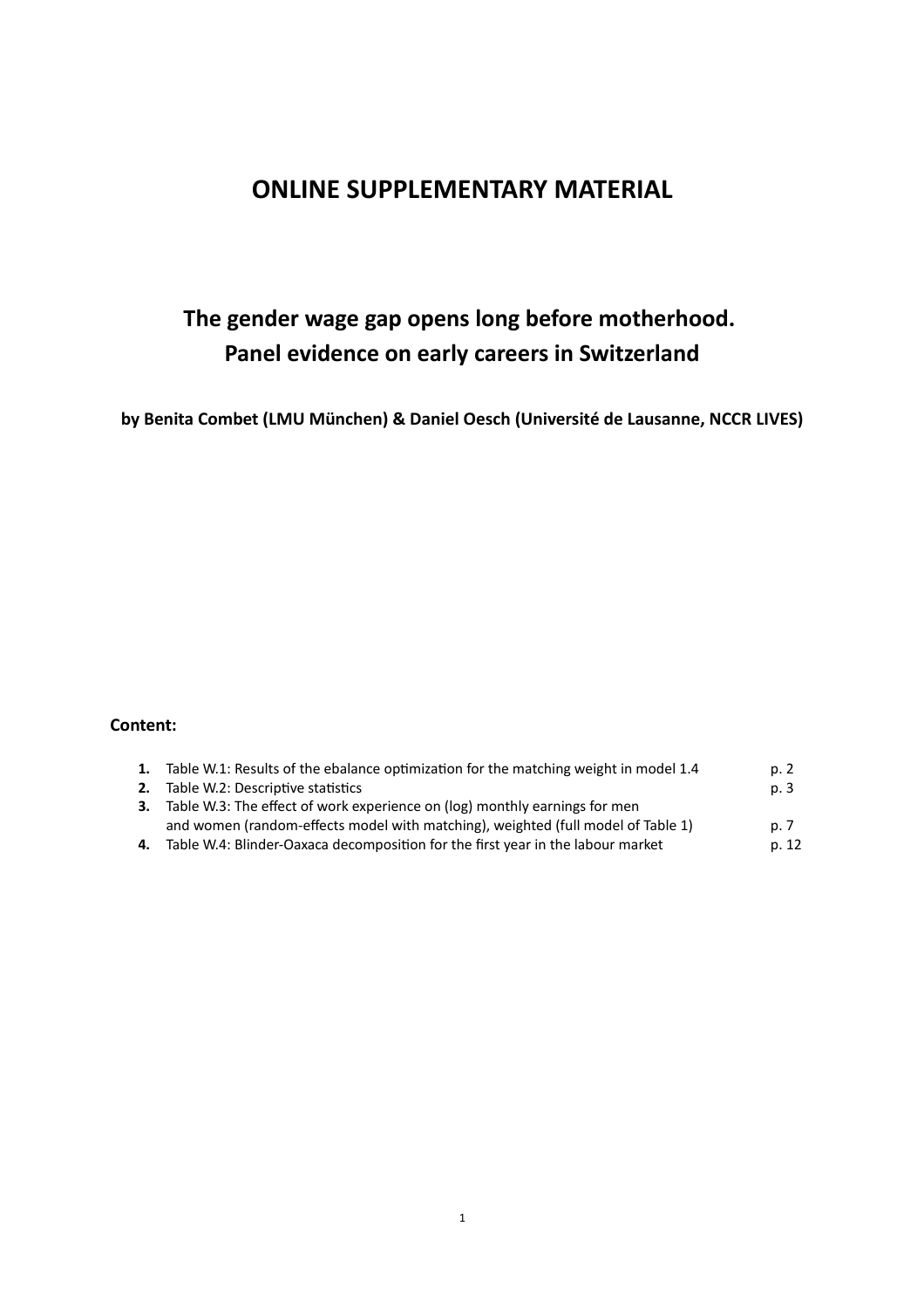|                                            |         |          |          | <b>Before reweighting</b> |            |          |         | After reweighting     |          |
|--------------------------------------------|---------|----------|----------|---------------------------|------------|----------|---------|-----------------------|----------|
|                                            |         | Women    |          |                           | <b>Men</b> |          |         | Men adjusted to women |          |
|                                            | Mean    | Variance | Skewness | Mean                      | Variance   | Skewness | Mean    | Variance              | Skewness |
| Age in months                              | 185.942 | 44.934   | 0.535    | 186.986                   | 59.152     | 0.485    | 185.954 | 44.935                | 0.529    |
| <b>Years of residence</b>                  | 15.063  | 2.753    | $-3.844$ | 14.852                    | 5.285      | $-3.231$ | 15.064  | 2.753                 | $-3.845$ |
| <b>ISEI parents</b>                        | 50.168  | 227.984  | 0.198    | 50.597                    | 252.218    | 0.232    | 50.172  | 228.005               | 0.197    |
| <b>PISA score</b>                          | 539.710 | 5878.092 | $-0.205$ | 522.433                   | 6325.725   | $-0.114$ | 539.742 | 5878.329              | $-0.206$ |
|                                            |         |          |          |                           |            |          |         |                       |          |
| First certificate gained secondary level   |         |          |          |                           |            |          |         |                       |          |
| <b>Federal VET</b>                         | 0.506   |          |          | 0.600                     |            |          | 0.506   |                       |          |
| Specialised Middle school                  | 0.077   |          |          | 0.011                     |            |          | 0.077   |                       |          |
| <b>Professional Matura</b>                 | 0.105   |          |          | 0.162                     |            |          | 0.105   |                       |          |
| Academic Matura                            | 0.293   |          |          | 0.207                     |            |          | 0.293   |                       |          |
| First certificate gained at tertiary level |         |          |          |                           |            |          |         |                       |          |
| Tertiary B Certificate                     | 0.044   |          |          | 0.036                     |            |          | 0.044   |                       |          |
| Diploma Applied Science                    | 0.072   |          |          | 0.056                     |            |          | 0.072   |                       |          |
| <b>Bachelor University</b>                 | 0.143   |          |          | 0.113                     |            |          | 0.143   |                       |          |
| Licentiate, Master University              | 0.066   |          |          | 0.077                     |            |          | 0.066   |                       |          |

**Table W.1:** Results of the ebalance optimization for the matching weight in model 1.4 (only selected variables)

The matching was done for individuals (and not for observations) on the final sample.

Descriptive statistics of the matching weight: Mean: 1.16, Std. Dev.: 1.72, Min: 0, Max: 44.06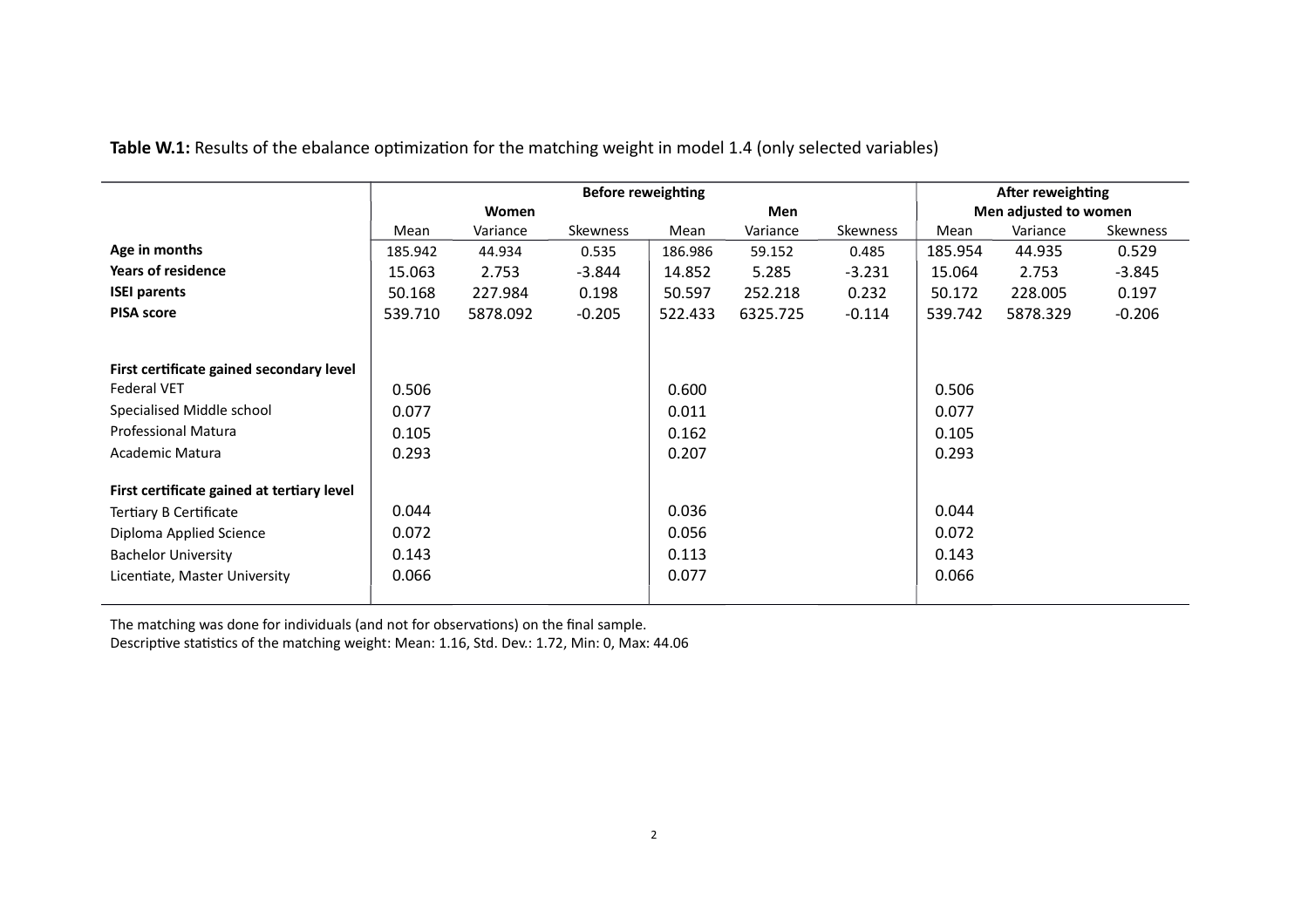### **Table W.2:** Descriptive statistics

|                    |                                             |                                         | <b>Metric variables</b> |                 |                                                                        |                                  | Categorical variables (per cent reported)                 |                |                |                               |
|--------------------|---------------------------------------------|-----------------------------------------|-------------------------|-----------------|------------------------------------------------------------------------|----------------------------------|-----------------------------------------------------------|----------------|----------------|-------------------------------|
|                    |                                             |                                         | male                    | female          | Further information                                                    |                                  |                                                           | male           |                | female Further<br>information |
|                    | <b>Main variables</b>                       |                                         |                         |                 |                                                                        |                                  |                                                           |                |                |                               |
|                    | Gross monthly salary                        | Mean:                                   | 4887                    | 4596            |                                                                        | Sex                              | observations                                              | 37.64 (1326)   | 62.37 (2198)   |                               |
|                    |                                             | $SDbetween$ :                           | 1495                    | 1420            |                                                                        |                                  | individuals                                               | 39.42 (702)    | 60.58 (1079)   |                               |
|                    |                                             | SD <sub>within</sub> :                  | 907                     | 778             |                                                                        |                                  | (case number in brackets)                                 |                |                |                               |
|                    |                                             | Min:                                    | 2175                    | 2083            |                                                                        |                                  | $0 = male$ , $1 = female$                                 |                |                |                               |
|                    |                                             | Max:                                    | 19460                   | 18166           |                                                                        |                                  |                                                           |                |                |                               |
|                    | <b>Matching variables</b>                   |                                         |                         |                 |                                                                        |                                  |                                                           |                |                |                               |
|                    | Age in months in                            | Mean:                                   | 187.30                  | 186.37          |                                                                        | Country of birth                 | $0 =$ abroad                                              | 9.20           | 5.73           | Between group                 |
| General background | PISA                                        | SD <sub>between</sub> :                 | 7.69                    | 6.70            |                                                                        |                                  | $1 =$ Switzerland                                         | 90.80          | 94.27          | statistics                    |
|                    |                                             | $SDwithin$ :                            | 0.00                    | 0.00            |                                                                        |                                  |                                                           |                |                |                               |
|                    |                                             | Min:                                    | 171.00                  | 165.00          |                                                                        |                                  |                                                           |                |                |                               |
|                    |                                             | Max:                                    | 214.00                  | 219.00          |                                                                        |                                  |                                                           |                |                |                               |
|                    | <b>Years of residence</b><br>in Switzerland | Mean:                                   | 14.83                   | 15.15           |                                                                        | Structure of<br>family           | $1 =$ single<br>$2$ = nuclear                             | 8.22<br>86.05  | 11.19<br>82.35 | Between group<br>statistics   |
|                    |                                             | SD <sub>between</sub> :                 | 2.30                    | 1.66            |                                                                        |                                  | $3 =$ mixed                                               | 3.85           | 4.19           |                               |
|                    |                                             | SD <sub>within</sub> :                  | 0.00                    | 0.00            |                                                                        |                                  | $4 = other$                                               | 1.89           | 2.27           |                               |
|                    |                                             | Min:                                    | 1.00                    | 1.00            |                                                                        |                                  |                                                           |                |                |                               |
|                    |                                             | Max:                                    | 17.00                   | 17.00           |                                                                        |                                  |                                                           |                |                |                               |
|                    | <b>Highest ISEI of</b>                      | Mean:                                   | 49.19                   | 48.84           |                                                                        |                                  |                                                           |                |                |                               |
|                    | parents                                     | SD <sub>between</sub> :                 | 15.88                   | 15.10           |                                                                        |                                  |                                                           |                |                |                               |
|                    |                                             | $SDwithin$ :                            | 0.00                    | 0.00            |                                                                        |                                  |                                                           |                |                |                               |
|                    |                                             | Min:                                    | 20.00                   | 16.00           |                                                                        |                                  |                                                           |                |                |                               |
|                    |                                             | Max:                                    | 90.00                   | 90.00           |                                                                        |                                  |                                                           |                |                |                               |
|                    | <b>Cultural Capital</b>                     | Mean:                                   | $-0.11$                 | 0.01            | Index built from the following variables:                              |                                  |                                                           |                |                |                               |
|                    |                                             | $SDbetween$ :                           | 0.64                    | 0.72            | how many times a year do your parents                                  |                                  |                                                           |                |                |                               |
|                    |                                             | $SDwithin$ :                            | 0.00                    | 0.00            | do with you the following things?                                      |                                  |                                                           |                |                |                               |
|                    |                                             | Min:                                    | $-0.96$                 | $-0.90$         | - visit galleries                                                      |                                  |                                                           |                |                |                               |
|                    |                                             | Max:                                    | 2.66                    | 4.87            | - visit classic concerts<br>- visit theaters<br>Cronbachs Alpha = 0.62 |                                  |                                                           |                |                |                               |
|                    |                                             |                                         |                         |                 |                                                                        |                                  |                                                           |                |                |                               |
| Ability            | PISA test score in<br>reading literacy      | Mean:                                   | 518.94<br>79.53         | 535.24<br>76.67 |                                                                        | Type of ability<br>track in 2000 | $1 = pre-gymnasial$<br>2 = extended academic requirements | 27.83<br>40.95 | 33.12<br>42.27 | Between group<br>statistics   |
|                    |                                             | $\mathsf{SD}_\mathsf{between}$ :        | 0.00                    | 0.00            |                                                                        |                                  | 3 = basic academic requirements                           | 26.02          | 19.52          |                               |
|                    |                                             | $\mathsf{SD}_\mathsf{within}$ :<br>Min: | 252.75                  | 196.61          |                                                                        |                                  | $4 = no$ formal tracking                                  | 5.20           | 5.10           |                               |
|                    |                                             | Max:                                    | 790.88                  | 790.88          |                                                                        |                                  |                                                           |                |                |                               |
|                    |                                             |                                         |                         |                 |                                                                        |                                  |                                                           |                |                |                               |
|                    |                                             | Mean:                                   | 1.47                    | 1.50            |                                                                        |                                  | $0 = no$ further education                                | 2.11           | 1.46           |                               |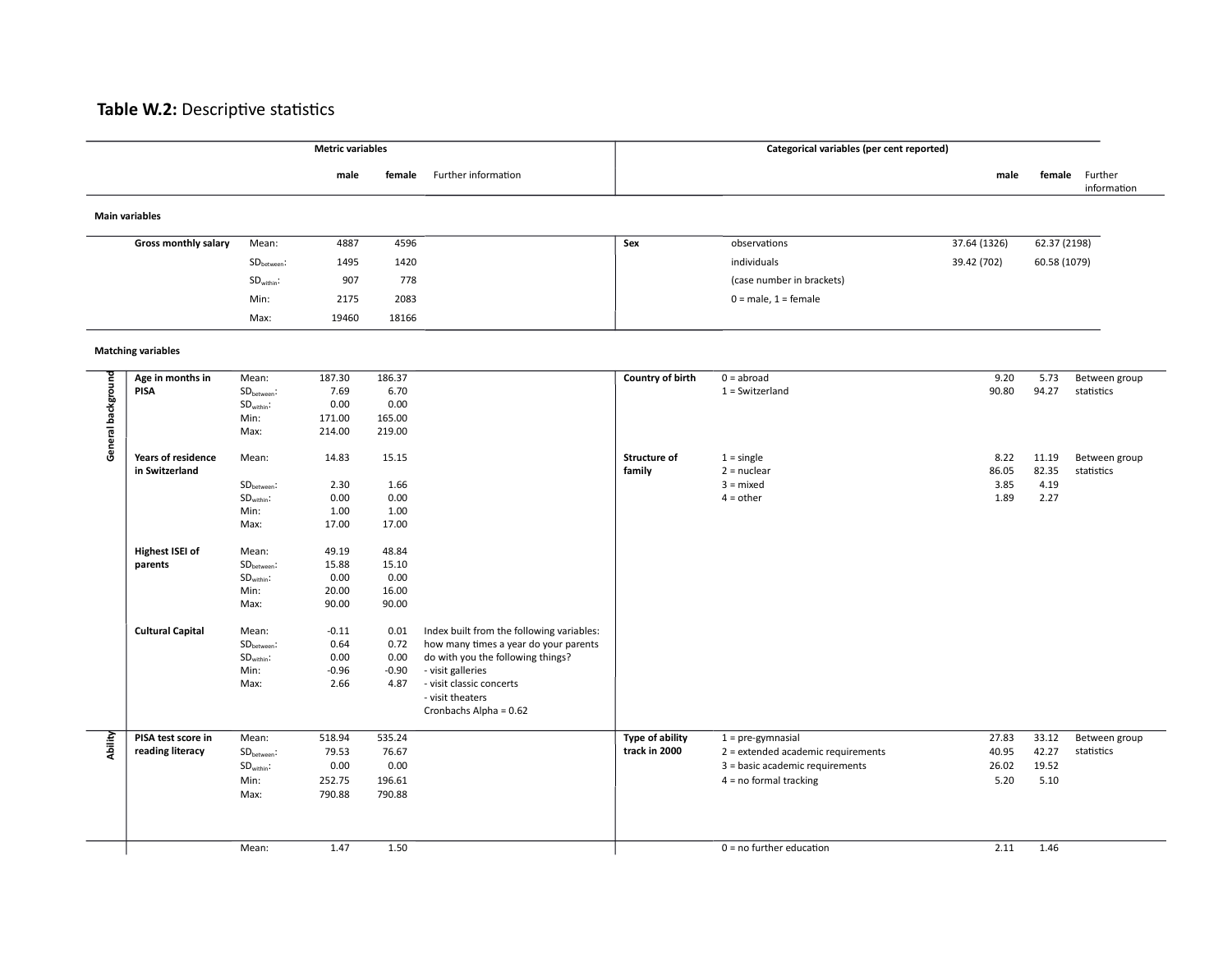| entry                            | Number of           | SD <sub>between</sub> : | 0.80 | 0.75 | Certificate gained  | 1 = Basic Federal VET                                   | 0.00  | 0.36  | Between group    |
|----------------------------------|---------------------|-------------------------|------|------|---------------------|---------------------------------------------------------|-------|-------|------------------|
|                                  | educational         | SD <sub>within</sub> :  | 0.00 | 0.00 | secondary level,    | 2 = Federal VET without professional Matura             | 66.37 | 59.92 | statistics       |
|                                  | certificates        | Min:                    | 0.00 | 0.00 | number 1            | 3 = Specialised Middle School, Haute école comm.        | 0.68  | 5.55  |                  |
|                                  | attained pre-labour | Max:                    | 5.00 | 5.00 |                     | 4 = Professional Matura, specialised Matura             | 16.82 | 12.97 |                  |
|                                  |                     |                         |      |      |                     |                                                         |       |       |                  |
|                                  | market              |                         |      |      |                     | 5 = Academic Matura, Teacher diploma                    | 14.03 | 19.75 |                  |
|                                  |                     |                         |      |      |                     | 1 = Basic Federal VET                                   | 74.51 | 75.02 | Between group    |
|                                  |                     |                         |      |      | Certificate gained  |                                                         |       |       |                  |
|                                  |                     |                         |      |      | secondary level,    | 2 = Federal VET without professional Matura             | 0.00  | 0.00  | statistics       |
|                                  |                     |                         |      |      | number 2            | 3 = Specialised Middle School, Haute école comm.        | 19.91 | 18.38 |                  |
|                                  |                     |                         |      |      |                     | 4 = Professional Matura, specialised Matura             | 0.00  | 0.00  |                  |
|                                  |                     |                         |      |      |                     | 5 = Academic Matura, Teacher diploma                    | 5.43  | 6.05  |                  |
| Education prior to labour market |                     |                         |      |      |                     |                                                         |       |       |                  |
|                                  |                     |                         |      |      | Certificate gained  | $0 = no$ further schooling                              | 80.62 | 78.57 | Between group    |
|                                  |                     |                         |      |      | tertiary level,     | 6 = Tertiary B certification                            | 2.94  | 3.00  | statistics       |
|                                  |                     |                         |      |      | number 1            | 7 = Diploma Applied University                          | 4.07  | 5.23  |                  |
|                                  |                     |                         |      |      |                     | 8 = Bachelor University                                 | 7.47  | 9.14  |                  |
|                                  |                     |                         |      |      |                     | 9 = Licentiate, Master University                       | 4.90  | 3.82  |                  |
|                                  |                     |                         |      |      |                     | 10 = Postgraduate diploma                               | 0.00  | 0.23  |                  |
|                                  |                     |                         |      |      |                     | $11 = PhD$                                              |       |       |                  |
|                                  |                     |                         |      |      |                     |                                                         |       |       |                  |
|                                  |                     |                         |      |      | Certificate gained  | $0 = no$ further schooling                              | 96.30 | 95.95 | Between group    |
|                                  |                     |                         |      |      | tertiary level,     | 6 = Tertiary B certification                            | 0.00  | 0.14  | statistics       |
|                                  |                     |                         |      |      | number 2            | 7 = Diploma Applied University                          | 0.00  | 0.32  |                  |
|                                  |                     |                         |      |      |                     | 8 = Bachelor University                                 | 0.45  | 0.18  |                  |
|                                  |                     |                         |      |      |                     |                                                         | 2.79  | 2.78  |                  |
|                                  |                     |                         |      |      |                     | 9 = Licentiate, Master University                       |       |       |                  |
|                                  |                     |                         |      |      |                     | 10 = Postgraduate diploma                               | 0.38  | 0.50  |                  |
|                                  |                     |                         |      |      |                     | $11 = PhD$                                              | 0.08  | 0.14  |                  |
|                                  |                     |                         |      |      | <b>Field of</b>     | $0 = nothing$                                           | 2.11  | 1.46  | Categories       |
|                                  |                     |                         |      |      | <b>Certificates</b> | $1 = Nature, Animals$                                   | 2.71  | 3.91  | adapted from     |
|                                  |                     |                         |      |      |                     |                                                         |       |       |                  |
|                                  |                     |                         |      |      | gained,             | $2 =$ Food production                                   | 2.56  | 2.18  | berufsbildung.ch |
|                                  |                     |                         |      |      | secondary level,    | 3 = Gastronomy, Tourism                                 | 2.56  | 3.69  |                  |
|                                  |                     |                         |      |      | Number 1            | 4 = Textile, Beauty                                     | 0.15  | 2.64  | Between group    |
|                                  |                     |                         |      |      |                     | 5 = Various arts (music, graphic, acting)               | 0.45  | 1.23  | statistics       |
|                                  |                     |                         |      |      |                     | 6 = Print, Building Industry, Wood, Vehicles, Machines, | 33.63 | 1.27  |                  |
|                                  |                     |                         |      |      |                     | Metal                                                   |       |       |                  |
|                                  |                     |                         |      |      |                     | 7 = Natural Science, Environment                        | 1.81  | 0.68  |                  |
|                                  |                     |                         |      |      |                     | 8 = Planning (Building, Machines), IT                   | 10.33 | 1.87  |                  |
|                                  |                     |                         |      |      |                     | $9 = Sales$                                             | 5.28  | 12.10 |                  |
|                                  |                     |                         |      |      |                     | 10 = Transportation, Traffic                            | 0.30  | 0.27  |                  |
|                                  |                     |                         |      |      |                     | 11 = Health, Social Welfare                             | 0.23  | 7.23  |                  |
|                                  |                     |                         |      |      |                     |                                                         | 1.81  | 0.05  |                  |
|                                  |                     |                         |      |      |                     | $12$ = Cleaning, Logistics                              |       |       |                  |
|                                  |                     |                         |      |      |                     | 13 = Administration                                     | 21.34 | 37.35 |                  |
|                                  |                     |                         |      |      |                     | $14 =$ General education                                | 14.71 | 24.07 |                  |
|                                  |                     |                         |      |      | <b>Field of</b>     | $0 = no$ tertiary education                             | 80.62 | 78.57 | Categories       |
|                                  |                     |                         |      |      | <b>Certificates</b> |                                                         | 0.75  | 1.00  |                  |
|                                  |                     |                         |      |      |                     | 1 = Food production, Gastronomy, Tourism                |       |       | adapted from     |
|                                  |                     |                         |      |      | gained, tertiary    | 2 = STEM (Nature, Animals, Natural Science,             | 7.77  | 2.18  | berufsbildung.ch |
|                                  |                     |                         |      |      | level, Number 1     | Environment, Planning) Building, Machines), IT)         |       |       |                  |
|                                  |                     |                         |      |      |                     | 3 = Economy, Law, Business                              | 0.08  | 0.27  | Between group    |
|                                  |                     |                         |      |      |                     | $4 =$ Health                                            | 3.54  | 3.09  | statistics       |
|                                  |                     |                         |      |      |                     | 5 = Education, Social Welfare                           | 1.28  | 3.59  |                  |
|                                  |                     |                         |      |      |                     | 6 = Social Sciences, Journalism                         | 2.79  | 7.10  |                  |
|                                  |                     |                         |      |      |                     | 7 = Language, Translation                               | 1.06  | 2.64  |                  |
|                                  |                     |                         |      |      |                     | 8 = Cultural Studies                                    | 0.60  | 0.82  |                  |
|                                  |                     |                         |      |      |                     |                                                         |       |       |                  |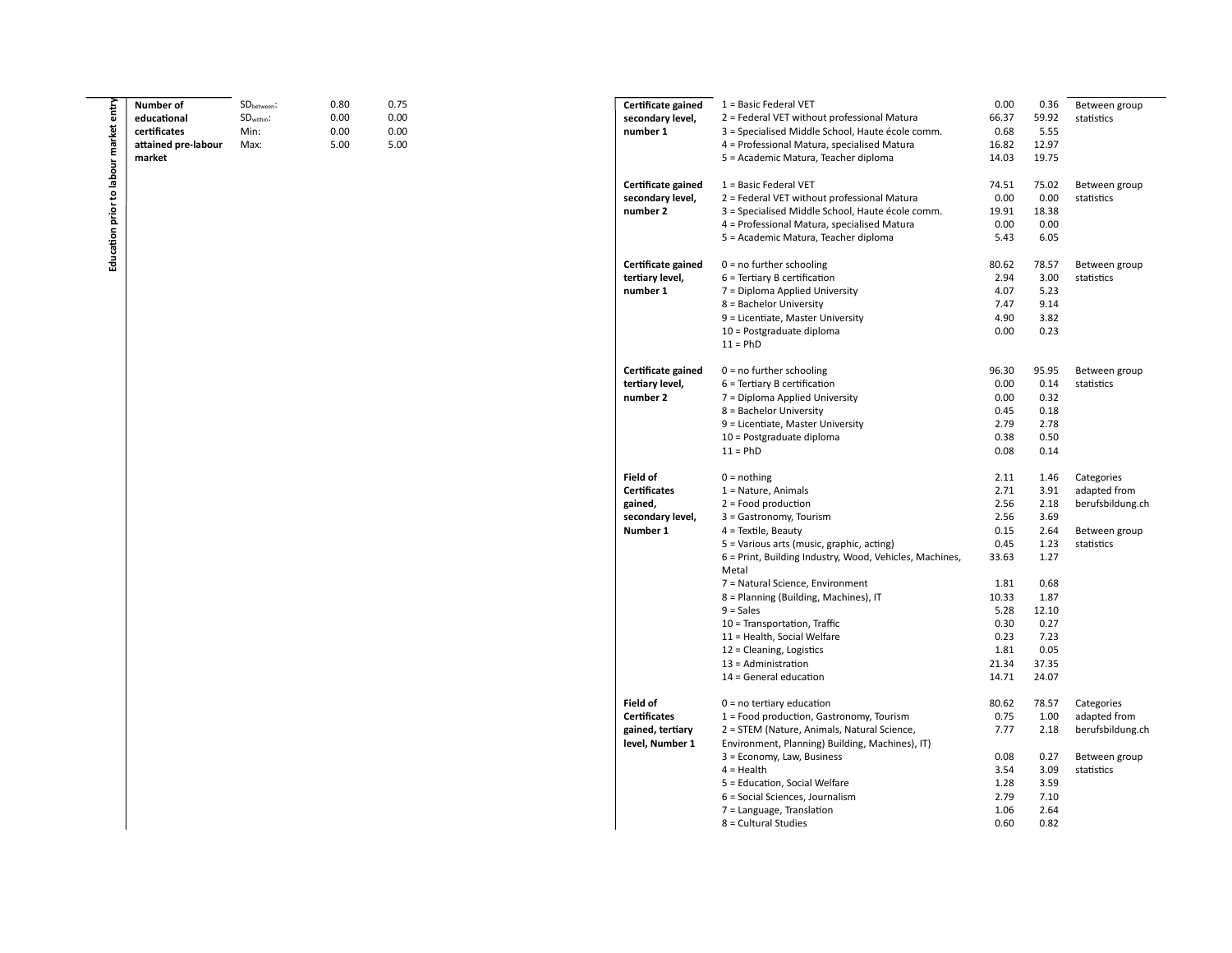| <u> チ = Security</u> | 0.45<br>V.64 |
|----------------------|--------------|
|                      |              |

#### **Independent variables**

|                    | <b>Experience in years</b> | Mean:                   | 2.76         | 2.90         | Variable transformed to years by dividing    | <b>Highest</b>       | $0 = no$ further schooling                                      | 0.90          | 0.36           | Equal to highest           |
|--------------------|----------------------------|-------------------------|--------------|--------------|----------------------------------------------|----------------------|-----------------------------------------------------------------|---------------|----------------|----------------------------|
|                    |                            | SD <sub>between</sub> : | 1.67         | 1.72         | months by 12 (hence the non-integer          | educational          | 1 = Basic Federal VET                                           | 0.00          | 0.18           | educational                |
|                    |                            | SD <sub>within</sub> :  | 2.00         | 2.06         | values)                                      | certificate          | 2 = Federal VET without professional Matura                     | 52.64         | 50.41          | certificate                |
|                    |                            | Min:                    | 0.08         | 0.08         |                                              | achieved up to a     | 3 = Specialised Middle School, Haute école com.                 | 0.30          | 1.18           | achieved pre-              |
| human capita       |                            |                         |              |              |                                              |                      |                                                                 |               |                |                            |
|                    |                            | Max:                    | 11.75        | 11.83        |                                              | specific wave        | 4 = Professional Matura, specialised Matura                     | 15.23         | 16.20          | labour market              |
| related            |                            |                         |              |              |                                              |                      | 5 = Academic Matura, Teacher diploma                            | 3.17          | 5.00           | entry if                   |
|                    | <b>Experience before</b>   | Mean:                   | 9.35         | 13.24        | In months                                    |                      | $6$ = Tertiary B certification                                  | 9.05          | 6.37           | respondents                |
|                    | labour market              | $SD_{between}$ :        | 21.58        | 28.27        |                                              |                      | 7 = Diploma Applied University                                  | 3.62          | 4.41           | achieved no new            |
|                    | entry (e.g. student        | $SDwithin$ :            | 0.00         | 0.00         |                                              |                      | 8 = Bachelor University                                         | 6.03          | 7.32           | certificates after         |
| Channel 1: Job     | jobs)                      | Min:                    | 0.00         | 0.00         |                                              |                      | 9 = Licentiate, Master University                               | 7.47          | 6.32           | entering the               |
|                    |                            | Max:                    | 113.00       | 135.00       |                                              |                      |                                                                 | 1.43          | 2.00           | labour market              |
|                    |                            |                         |              |              |                                              |                      | 10 = Postgraduate diploma                                       |               |                |                            |
|                    |                            |                         |              |              |                                              |                      | $11 = PhD$                                                      | 0.15          | 0.23           |                            |
|                    | Number of jobs             | Mean:                   | 2.72         | 3.14         | Running sum over waves                       |                      |                                                                 |               |                |                            |
|                    |                            | SD <sub>between</sub> : | 1.85         | 2.43         |                                              |                      |                                                                 |               |                |                            |
|                    |                            | SD <sub>within</sub> :  | 0.74         | 0.84         |                                              |                      |                                                                 |               |                |                            |
|                    |                            | Min:                    | 1.00         | 1.00         |                                              |                      |                                                                 |               |                |                            |
|                    |                            | Max:                    | 14.00        | 21.00        |                                              |                      |                                                                 |               |                |                            |
|                    |                            |                         |              |              |                                              |                      |                                                                 |               |                |                            |
|                    | Number of<br>1.62<br>Mean: |                         |              |              |                                              |                      |                                                                 |               |                |                            |
|                    |                            |                         |              | 1.61         | Running sum over waves                       |                      |                                                                 |               |                |                            |
|                    | educational                | SD <sub>between</sub> : | 0.80         | 0.76         |                                              |                      |                                                                 |               |                |                            |
|                    | certificates after         | $SDwithin$ :            | 0.30         | 0.25         |                                              |                      |                                                                 |               |                |                            |
|                    | labour market              | Min:                    | 0.00         | 0.00         |                                              |                      |                                                                 |               |                |                            |
|                    | entry                      | Max:                    | 5.00         | 5.00         |                                              |                      |                                                                 |               |                |                            |
|                    |                            |                         |              |              |                                              |                      |                                                                 |               |                |                            |
|                    | <b>Working hours</b>       | Mean:                   | 41.21        | 39.70        | main job                                     | Sector               | $1 =$ Agriculture                                               | 0.90          | 1.00           | Coding according           |
|                    |                            | SD <sub>between</sub> : | 6.64         | 6.71         |                                              |                      | $2 =$ Mining                                                    | 0.30          | 0.14           | to the Swiss               |
|                    |                            | $SDwithin$ :            | 3.53         | 3.52         |                                              |                      | 3= Processing crafts                                            | 19.38         | 9.37           | <b>Federal Statistical</b> |
|                    |                            |                         |              |              |                                              |                      |                                                                 |               |                |                            |
|                    |                            |                         |              |              |                                              |                      |                                                                 |               |                |                            |
|                    |                            | Min:                    | 8.00         | 8.00         |                                              |                      | $4 =$ Energy                                                    | 0.38          | 0.77           | Office                     |
|                    |                            | Max:                    | 75.00        | 72.00        |                                              |                      | 5 = (Waste) water, environmental pollution                      | 0.00          | 0.32           | Classification             |
| of the current job |                            |                         |              |              |                                              |                      | $6$ = Building industry                                         | 10.86         | 1.50           | NOGA08                     |
|                    | Number of                  | Mean:                   | 1.60         | 0.86         | main job                                     |                      | 7 = Sales, Motor vehicle                                        | 16.29         | 18.88          |                            |
|                    | subordinates               | SD <sub>between</sub> : | 11.29        | 3.83         |                                              |                      | $8$ = Traffic, logistics                                        | 4.00          | 3.14           | main job                   |
|                    |                            |                         | 4.64         | 2.83         |                                              |                      | $9$ = Hotel and restaurant industry                             | 3.54          | 5.23           |                            |
|                    |                            | SD <sub>within</sub> :  |              |              |                                              |                      |                                                                 |               |                |                            |
|                    |                            | Min:                    | 0.00         | 0.00         |                                              |                      | 10 = Information, communication                                 | 5.35          | 1.91           |                            |
| Characteristics    |                            | Max:                    | 274.00       | 140.00       |                                              |                      | 11 = Finance, insurance                                         | 6.94          | 9.24           |                            |
| Ń                  |                            |                         |              |              |                                              |                      | $12$ = Real estate                                              | 0.60          | 1.27           |                            |
|                    | Strain with regard         | Mean:                   | 2.26         | 2.04         | main job                                     |                      | 13 = Freelance scientific / technical services                  | 9.80          | 9.24           |                            |
|                    | to the work                | SD <sub>between</sub> : | 0.90         | 0.83         | TREE, adaption of an index after             |                      | 14 = other scientific services                                  | 4.52          | 2.96           |                            |
| Channel            | environment                | $SDwithin$ :            | 0.50         | 0.54         | Prümper, Hartmannsgruber & Frese             |                      | 15 = Administration, defence, social insurance                  | 6.03          | 5.55           |                            |
|                    |                            | Min:                    | 1.00         | 1.00         | (1995), Dunckel (1999)                       |                      | 16 = Education, instruction                                     | 5.28          | 9.05           |                            |
|                    |                            | Max:                    | 5.00         | 5.00         |                                              |                      | 17 = Health, welfare                                            | 3.39          | 16.06          |                            |
|                    |                            |                         |              |              | $\chi$<br>Cronbach's Alpha = 0.76,           |                      |                                                                 | 1.06          | 1.00           |                            |
|                    |                            |                         |              |              |                                              |                      | 18 = Art, entertainment, recreation                             |               |                |                            |
|                    | Variety of tasks           | Mean:                   | 3.81         | 3.84         | main job                                     |                      | $19$ = other services                                           | 1.36          | 3.37           |                            |
|                    |                            | SD <sub>between</sub> : | 0.72         | 0.74         | TREE, adaption of an index after             |                      |                                                                 |               |                |                            |
|                    |                            |                         | 0.39         | 0.43         |                                              | ISCO-88, first digit |                                                                 | 0.38          |                |                            |
|                    |                            | $SDwithin$ :            |              |              | Prümper, Hartmannsgruber & Frese             |                      | $0 =$ Armed forces occupation                                   |               | 0.00           | main job                   |
|                    |                            | Min:                    | 1.00         | 1.00         | (1995), Dunckel (1999)                       |                      | $1 =$ Managers                                                  | 3.02          | 2.55           |                            |
|                    |                            | Max:                    | 5.00         | 5.00         | $X$ Cronbach's Alpha = 0.61,                 |                      | 2 = Professionals                                               | 20.89         | 15.01          |                            |
|                    |                            |                         |              |              |                                              |                      |                                                                 |               |                |                            |
|                    |                            |                         |              |              |                                              |                      | 3 = Technicians and associate professionals                     | 20.51         | 33.03          |                            |
|                    | <b>Freedom of action</b>   | Mean:<br>$SDbetween$ :  | 3.65<br>0.79 | 3.73<br>0.81 | main job<br>TREE, adaption of an index after |                      | $4$ = Clerical support workers<br>5 = Service and sales workers | 11.54<br>9.80 | 26.11<br>16.11 |                            |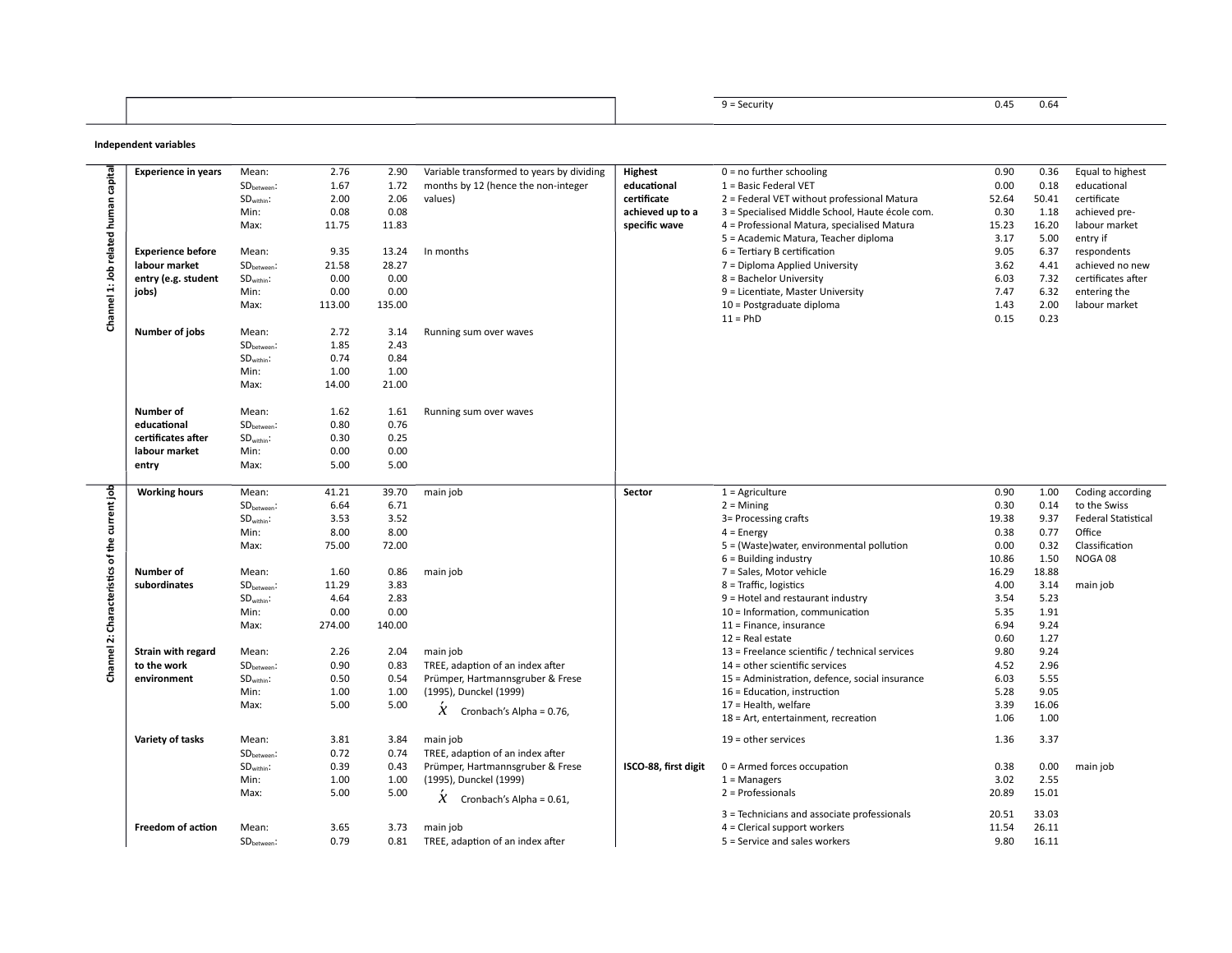|                                    |                                               | SD <sub>within</sub> :<br>Min:<br>Max:                                     | 0.42<br>1.00<br>5.00                 | 0.46<br>1.00<br>5.00                 | Prümper, Hartmannsgruber & Frese<br>(1995), Dunckel (1999)<br>$\chi$<br>Cronbach's Alpha = 0.76,                       | <b>Temporary</b><br>position<br><b>Work situation</b> | 6 = Skilled agricult., forestry and fishery workers<br>7 = Craft and related trades workers<br>8 = Plant and machine operators and assemblers<br>9 = Elementary occupations<br>$0 = no$ temporary position<br>$1 =$ temporary position<br>$1 = no$ evening, no weekend<br>2 = no evening, weekend | 2.19<br>28.21<br>2.71<br>0.75<br>86.43<br>13.57<br>77.53<br>8.22                                          | 2.59<br>3.82<br>0.55<br>0.23<br>87.12<br>12.88<br>66.52<br>17.20                                         | main job<br>main job |
|------------------------------------|-----------------------------------------------|----------------------------------------------------------------------------|--------------------------------------|--------------------------------------|------------------------------------------------------------------------------------------------------------------------|-------------------------------------------------------|---------------------------------------------------------------------------------------------------------------------------------------------------------------------------------------------------------------------------------------------------------------------------------------------------|-----------------------------------------------------------------------------------------------------------|----------------------------------------------------------------------------------------------------------|----------------------|
|                                    |                                               |                                                                            |                                      |                                      |                                                                                                                        |                                                       | 3 = evening, no weekend<br>$4 =$ evening / weekend work                                                                                                                                                                                                                                           | 3.85<br>10.41                                                                                             | 2.18<br>14.10                                                                                            |                      |
|                                    |                                               |                                                                            |                                      |                                      |                                                                                                                        | Number of<br>employees in firm                        | $0 = none$<br>$1 = 1$<br>$2 = 2$<br>$3 = 3-4$<br>$4 = 5-9$<br>$5 = 10-19$<br>$6 = 20 - 49$<br>$7 = 50-99$<br>$8 = 100 - 199$<br>$9 = 200 - 249$<br>$10 = 240 - 499$<br>$11 = 400 - 999$<br>$12 = -1000$                                                                                           | 13.73<br>0.75<br>2.64<br>5.13<br>9.13<br>15.16<br>16.37<br>10.63<br>10.03<br>2.64<br>6.56<br>4.60<br>2.64 | 15.38<br>1.23<br>1.77<br>6.23<br>14.74<br>13.88<br>17.56<br>8.69<br>7.23<br>1.64<br>5.78<br>3.05<br>2.82 | main job             |
|                                    | Value orientation:<br>partnership /<br>family | Mean:<br>SD <sub>between</sub> :<br>SD <sub>within</sub> :<br>Min:<br>Max: | 2.94<br>0.69<br>0.00<br>1.00<br>4.00 | 3.05<br>0.71<br>0.00<br>1.00<br>4.00 | Index, adapted after Watermann 2000<br>$\hat{X}$ Cronbach's Alpha = 0.87<br>Mean over pre-labour market waves          | <b>Marriage</b><br>situation                          | $0 = not married$<br>$1 =$ married                                                                                                                                                                                                                                                                | 96.53<br>3.47                                                                                             | 94.86<br>5.14                                                                                            |                      |
| Channel 3: Parenthood Anticipation | Value orientation:<br>work, intrinsic         | Mean:<br>SD <sub>between</sub> :<br>SD <sub>within</sub> :<br>Min:<br>Max: | 3.26<br>0.39<br>0.00<br>1.33<br>4.00 | 3.48<br>0.33<br>0.00<br>2.20<br>4.00 | Index, adapted after Watermann 2000<br>$X$ Cronbach's Alpha = 0.71<br>Mean over pre-labour market waves                |                                                       |                                                                                                                                                                                                                                                                                                   |                                                                                                           |                                                                                                          |                      |
|                                    | Value orientation:<br>work, intrinsic         | Mean:<br>SD <sub>between</sub> :<br>$SDwithin$ :<br>Min:<br>Max:           | 3.28<br>0.44<br>0.00<br>1.22<br>4.00 | 3.23<br>0.44<br>0.00<br>1.50<br>4.00 | Index, adapted after Watermann 2000<br>$\acute{\text{X}}$ Cronbach's Alpha = 0.69<br>Mean over pre-labour market waves |                                                       |                                                                                                                                                                                                                                                                                                   |                                                                                                           |                                                                                                          |                      |

#### **Control variables**

| How salary was | $0 =$ hourly      | 10.71 | 4.82  | In which unit                  |
|----------------|-------------------|-------|-------|--------------------------------|
| reported       | $\iota$ = monthly | 89.29 | 95.18 | respondents<br>indicated their |
|                | $0 = gross$       | 76.24 | 73.16 | salary                         |
|                | 1 = net           | 23.76 | 26.84 |                                |

Descriptive statistics of final sample (model 4), not weighted. Not reported are the descriptives for canton of workplace, month and year of labour market entry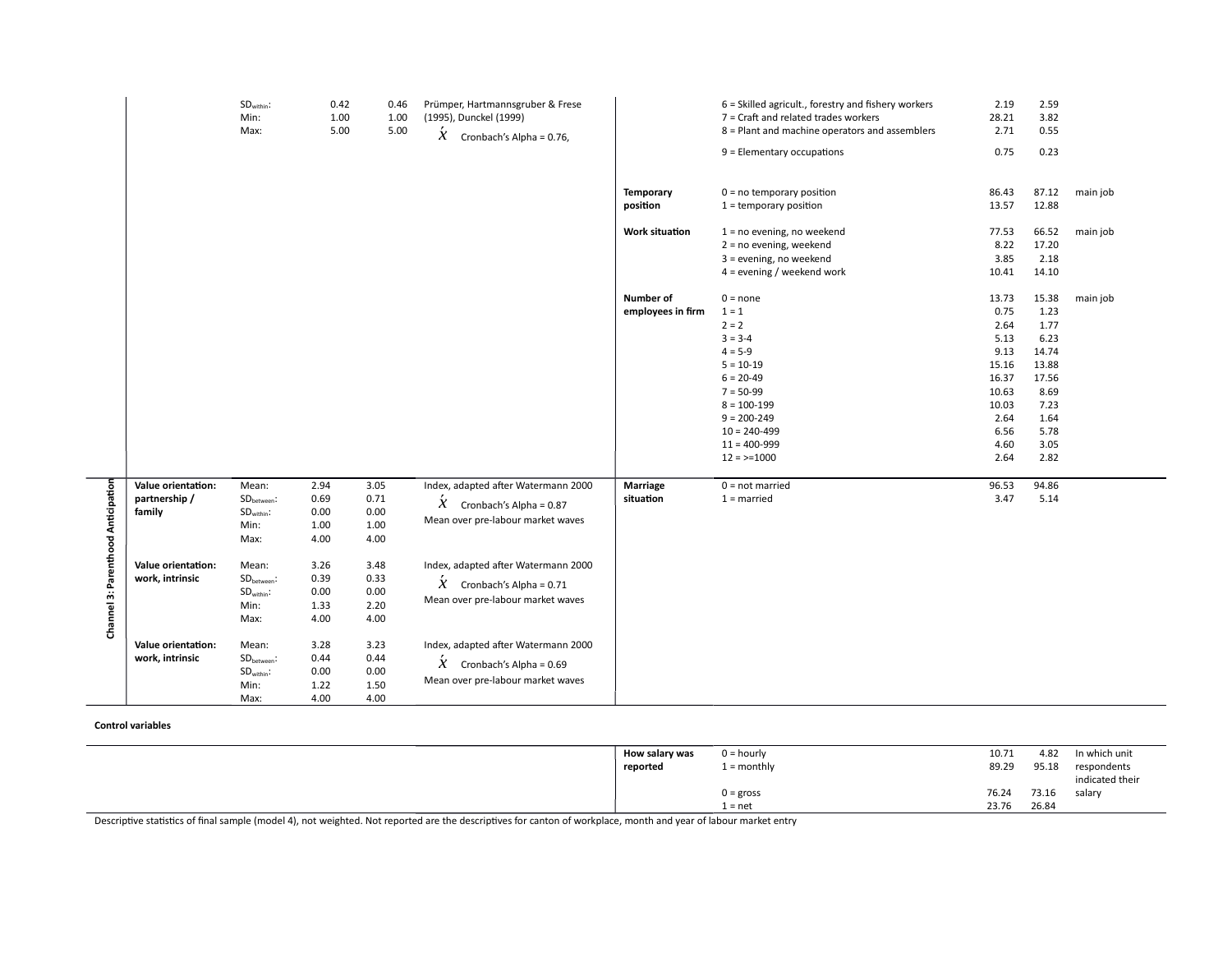**Table W.3:** The effect of work experience on (log) monthly earnings for men and women (random-effects model with matching), weighted (full model of Table 1)

|                                                                                               |                        | <b>Baseline Model</b>   |                                         |                        | Channel 1: Initial potential              |                                        |                       |                                  | Channel 2: Labour market         |                        | <b>Channel 3: Parenthood</b> | Final<br>model      |                        |                        |
|-----------------------------------------------------------------------------------------------|------------------------|-------------------------|-----------------------------------------|------------------------|-------------------------------------------|----------------------------------------|-----------------------|----------------------------------|----------------------------------|------------------------|------------------------------|---------------------|------------------------|------------------------|
| Model                                                                                         | $0.1\,$                | 0.2                     | $1.1\,$                                 | $1.2\,$                | $1.3\,$                                   | $1.4\,$                                | $1.5\,$               | 2.1                              | $2.2\,$                          | 2.3                    | 3.1                          | $3.2\,$             | 3.3                    | $\overline{a}$         |
| Matched on                                                                                    |                        |                         | social<br>backgro<br>und and<br>ability |                        | educatio<br>nprior to<br>labour<br>market | field of<br>study /<br>field of<br>VET | all                   | all                              | all                              | all                    | all                          | all                 | all                    | all                    |
| Female                                                                                        | $-0.054***$<br>(0.012) | $-0.047$ ***<br>(0.014) | $-0.072$ **<br>(0.023)                  | $-0.088$<br>(0.024)    | $-0.088$<br>(0.026)                       | $-0.045$<br>(0.026)                    | $-0.040$<br>(0.026)   | $-0.046$ <sup>*</sup><br>(0.018) | $-0.044$ <sup>*</sup><br>(0.019) | $-0.048$ **<br>(0.015) | $-0.040$<br>(0.026)          | $-0.032$<br>(0.028) | $-0.032$<br>(0.028)    | $-0.036$<br>(0.015)    |
| <b>Experience</b><br>(in years)                                                               |                        | 0.052<br>(0.002)        | $0.050$ ***<br>(0.003)                  | $0.051$ ***<br>(0.003) | $0.052$ ***<br>(0.003)                    | $0.043$ ***<br>(0.006)                 | $0.043***$<br>(0.006) | 0.035<br>(0.004)                 | 0.038<br>(0.004)                 | 0.030<br>(0.003)       | $0.044$ ***<br>(0.006)       | 0.045<br>(0.005)    | $0.046$ ***<br>(0.005) | $0.032$ ***<br>(0.003) |
| <b>Experience X Female</b>                                                                    |                        | $-0.004$<br>(0.003)     | 0.003<br>(0.004)                        | 0.001<br>(0.004)       | 0.001<br>(0.004)                          | 0.010<br>(0.006)                       | 0.009<br>(0.007)      | 0.006<br>(0.005)                 | 0.005<br>(0.005)                 | 0.006<br>(0.004)       | 0.009<br>(0.007)             | 0.007<br>(0.006)    | 0.006<br>(0.006)       | 0.005<br>(0.004)       |
| <b>Highest education</b><br>certificate after labour<br>market entry<br>(Ref: Basic Fed. VET) |                        |                         |                                         |                        |                                           |                                        |                       |                                  |                                  |                        |                              |                     |                        |                        |
| Federal VET                                                                                   |                        |                         |                                         |                        |                                           |                                        |                       | $-0.116$<br>(0.093)              |                                  | $-0.094$<br>(0.068)    |                              |                     |                        | $-0.066$<br>(0.065)    |
| Specialised Middle School                                                                     |                        |                         |                                         |                        |                                           |                                        |                       | $0.127$ <sup>*</sup><br>(0.063)  |                                  | 0.048<br>(0.048)       |                              |                     |                        | 0.042<br>(0.044)       |
| <b>Professional Matura</b>                                                                    |                        |                         |                                         |                        |                                           |                                        |                       | 0.062<br>(0.089)                 |                                  | 0.009<br>(0.075)       |                              |                     |                        | 0.023<br>(0.069)       |
| Academic Matura                                                                               |                        |                         |                                         |                        |                                           |                                        |                       | $0.210$ **<br>(0.071)            |                                  | 0.082<br>(0.054)       |                              |                     |                        | 0.080<br>(0.050)       |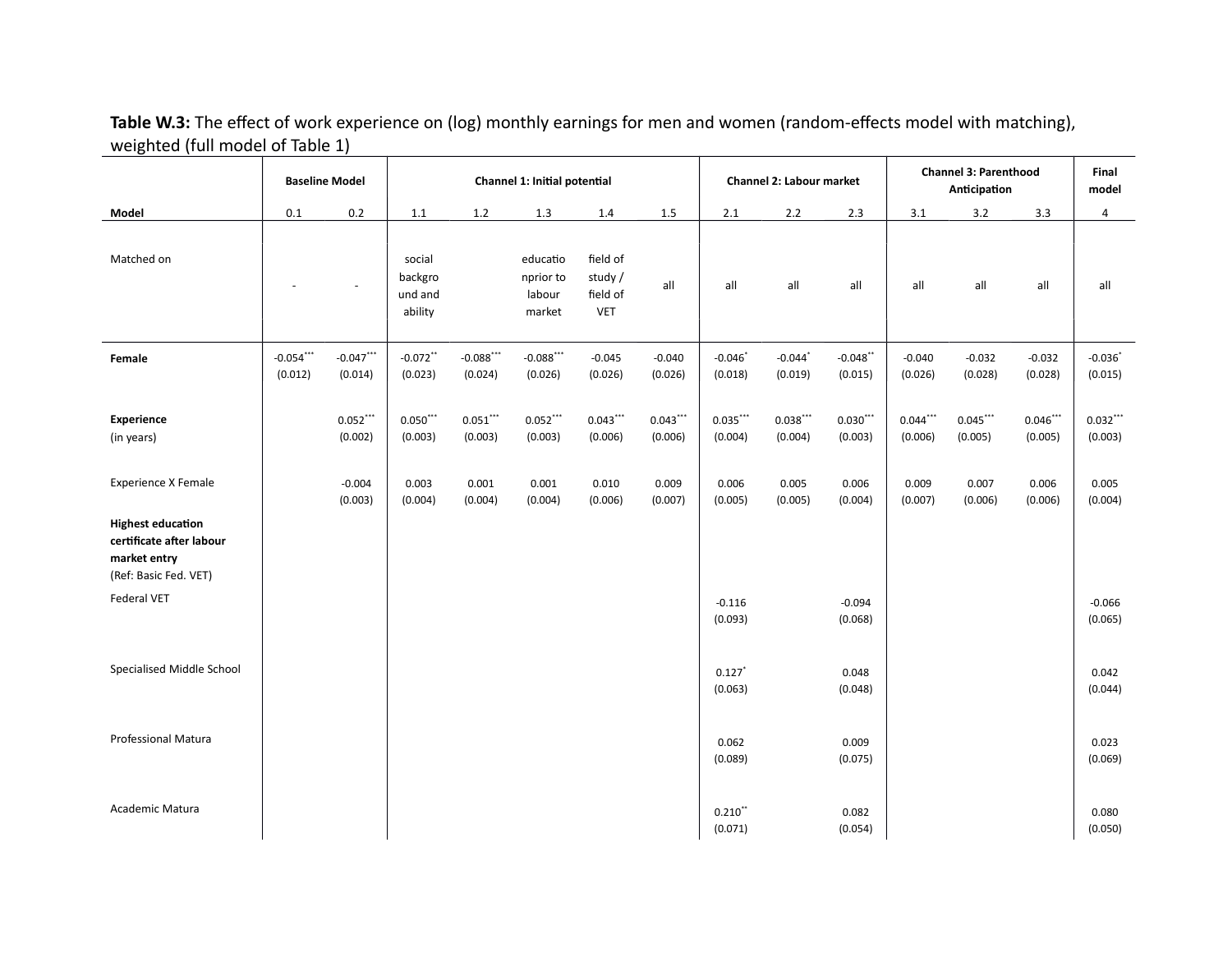| Tertiary B certification                             |  | $0.189*$<br>(0.075)    | 0.112<br>(0.061)       | 0.103<br>(0.057)        |
|------------------------------------------------------|--|------------------------|------------------------|-------------------------|
| Diploma Applied University                           |  | $0.325***$<br>(0.075)  | $0.204$ ***<br>(0.057) | $0.200$ ***<br>(0.054)  |
| <b>Bachelor University</b>                           |  | 0.431<br>(0.086)       | $0.310$ ***<br>(0.071) | $0.300$ ***<br>(0.068)  |
| Master / Licentiate<br>University                    |  | 0.468<br>(0.077)       | 0.335<br>(0.062)       | 0.323<br>(0.060)        |
| Postgraduate diploma                                 |  | 0.457<br>(0.078)       | $0.294$ ***<br>(0.065) | 0.285<br>(0.062)        |
| PhD                                                  |  | 0.478<br>(0.090)       | 0.366<br>(0.077)       | 0.368<br>(0.075)        |
| Nr educational credentials                           |  | 0.488<br>(0.126)       | $0.534$ **<br>(0.166)  | $0.529$ **<br>(0.165)   |
| Number of jobs                                       |  | 0.009<br>(0.016)       | 0.008<br>(0.014)       | 0.005<br>(0.014)        |
| Number of jobs <sup>2</sup>                          |  | 0.030"<br>(0.009)      | 0.035<br>(0.008)       | 0.036<br>(0.008)        |
| Experience before labour<br>market entry (in months) |  | $-0.002$ **<br>(0.001) | $-0.003$<br>(0.001)    | $-0.003$ ***<br>(0.001) |
| Sector                                               |  |                        |                        |                         |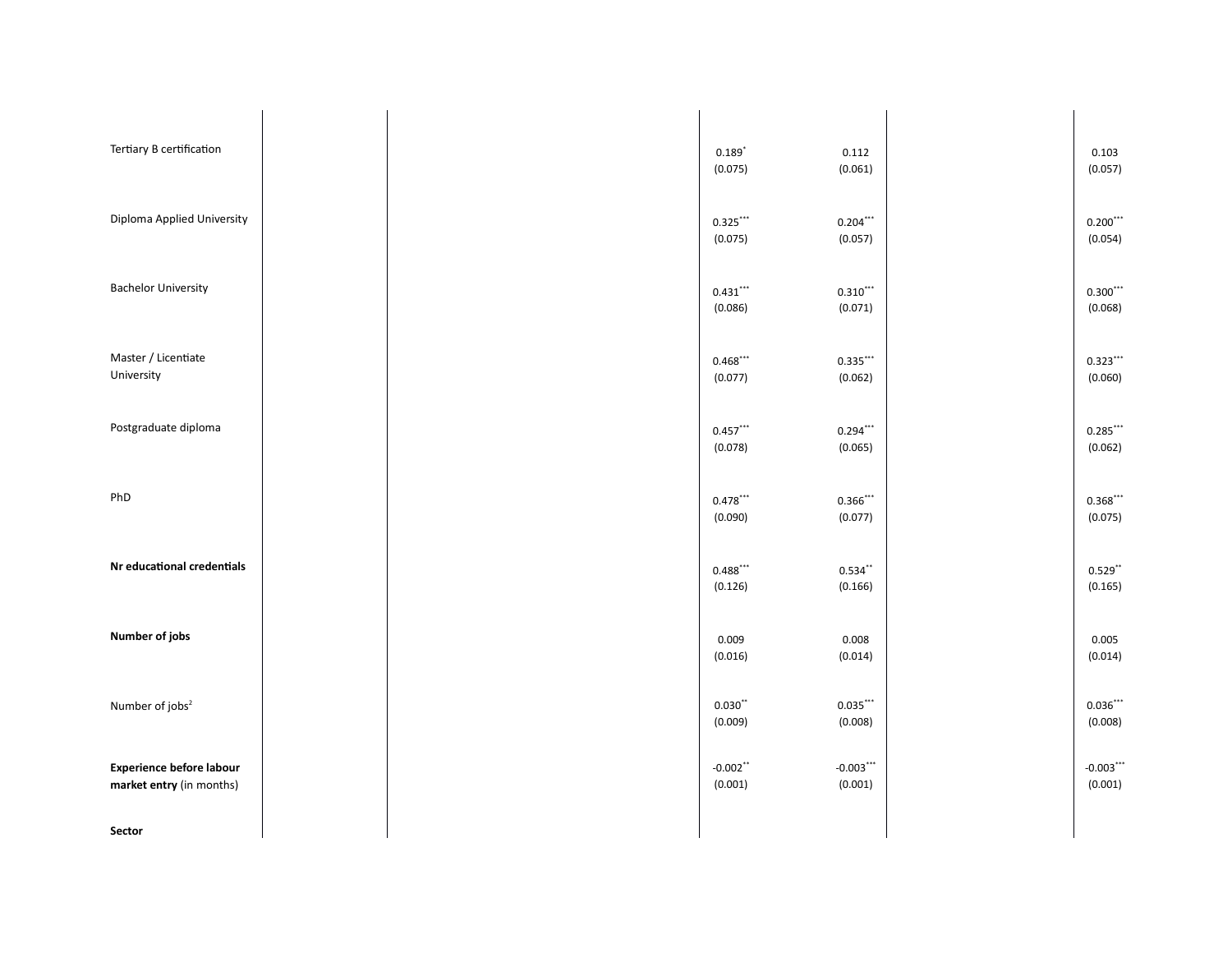| (Ref: Agriculture)                           |  |                                 |                                 |                                         |
|----------------------------------------------|--|---------------------------------|---------------------------------|-----------------------------------------|
| Mining                                       |  | $0.181$ "<br>(0.058)            | $0.139^{*}$<br>(0.057)          | $0.163\overset{\ast\ast}{ }$<br>(0.060) |
| Processing crafts                            |  | 0.100<br>(0.052)                | 0.093<br>(0.048)                | $0.094$ <sup>*</sup><br>(0.046)         |
| Water / Pollution                            |  | $0.178$ <sup>*</sup><br>(0.071) | 0.103<br>(0.075)                | 0.092<br>(0.071)                        |
| <b>Building industry</b>                     |  | 0.069<br>(0.087)                | 0.032<br>(0.067)                | 0.048<br>(0.065)                        |
| Sales, Motor vehicle                         |  | 0.068<br>(0.058)                | 0.024<br>(0.052)                | 0.037<br>(0.049)                        |
| Traffic / Logistics                          |  | 0.038<br>(0.050)                | 0.037<br>(0.046)                | 0.044<br>(0.045)                        |
| Hotel and restaurant<br>industry             |  | 0.022<br>(0.056)                | 0.038<br>(0.052)                | 0.047<br>(0.051)                        |
| Information /<br>communication               |  | $-0.022$<br>(0.054)             | $-0.031$<br>(0.048)             | $-0.025$<br>(0.047)                     |
| Finance / Insurance                          |  | 0.096<br>(0.065)                | 0.089<br>(0.057)                | 0.100<br>(0.055)                        |
| Real estate                                  |  | $0.142$ **<br>(0.054)           | $0.123$ <sup>*</sup><br>(0.050) | $0.126$ **<br>(0.048)                   |
| Freelance scientific /<br>technical services |  | 0.106<br>(0.060)                | 0.060<br>(0.048)                | 0.060<br>(0.048)                        |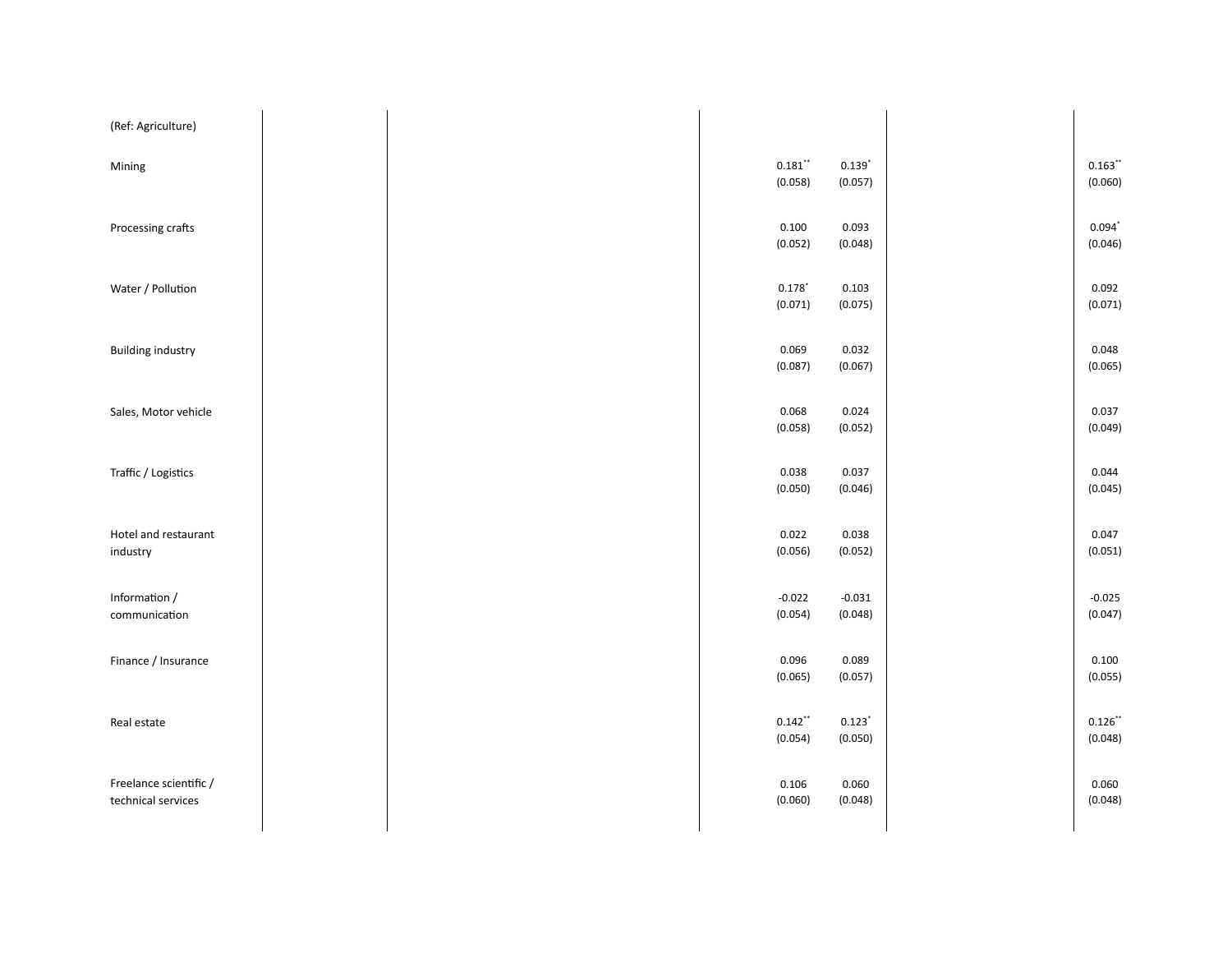| Other scientific services                      |  |  |  | 0.081<br>(0.055)                 | 0.037<br>(0.050)        | 0.044<br>(0.048)        |
|------------------------------------------------|--|--|--|----------------------------------|-------------------------|-------------------------|
| Administration / Defense /<br>Social Insurance |  |  |  | 0.004<br>(0.050)                 | $-0.009$<br>(0.048)     | $-0.000$<br>(0.045)     |
| Education / Instruction                        |  |  |  | 0.099<br>(0.055)                 | 0.062<br>(0.050)        | 0.068<br>(0.048)        |
| Health / Welfare                               |  |  |  | 0.103<br>(0.066)                 | $-0.005$<br>(0.061)     | 0.016<br>(0.059)        |
| Art / Entertainment /<br>Recreation            |  |  |  | 0.039<br>(0.052)                 | $-0.014$<br>(0.050)     | 0.002<br>(0.048)        |
| Other services                                 |  |  |  | 0.094<br>(0.098)                 | 0.030<br>(0.067)        | 0.033<br>(0.065)        |
| Private households                             |  |  |  | $-0.003$<br>(0.066)              | $-0.056$<br>(0.058)     | $-0.043$<br>(0.057)     |
| <b>Working hours</b>                           |  |  |  | $-0.010$ ***<br>(0.002)          | $-0.009$ ***<br>(0.002) | $-0.009$ ***<br>(0.002) |
| ISCO-88, first digit<br>(Ref: 1 = Managers)    |  |  |  |                                  |                         |                         |
| $0 =$ Armed forces                             |  |  |  | 0.037<br>(0.076)                 | $0.197$ **<br>(0.073)   | $0.192$ **<br>(0.068)   |
| 2 = Professionals                              |  |  |  | 0.031<br>(0.052)                 | 0.002<br>(0.037)        | $-0.002$<br>(0.038)     |
| 3 = Technicians and<br>associate professionals |  |  |  | $-0.124$ <sup>*</sup><br>(0.051) | $-0.057$<br>(0.036)     | $-0.051$<br>(0.038)     |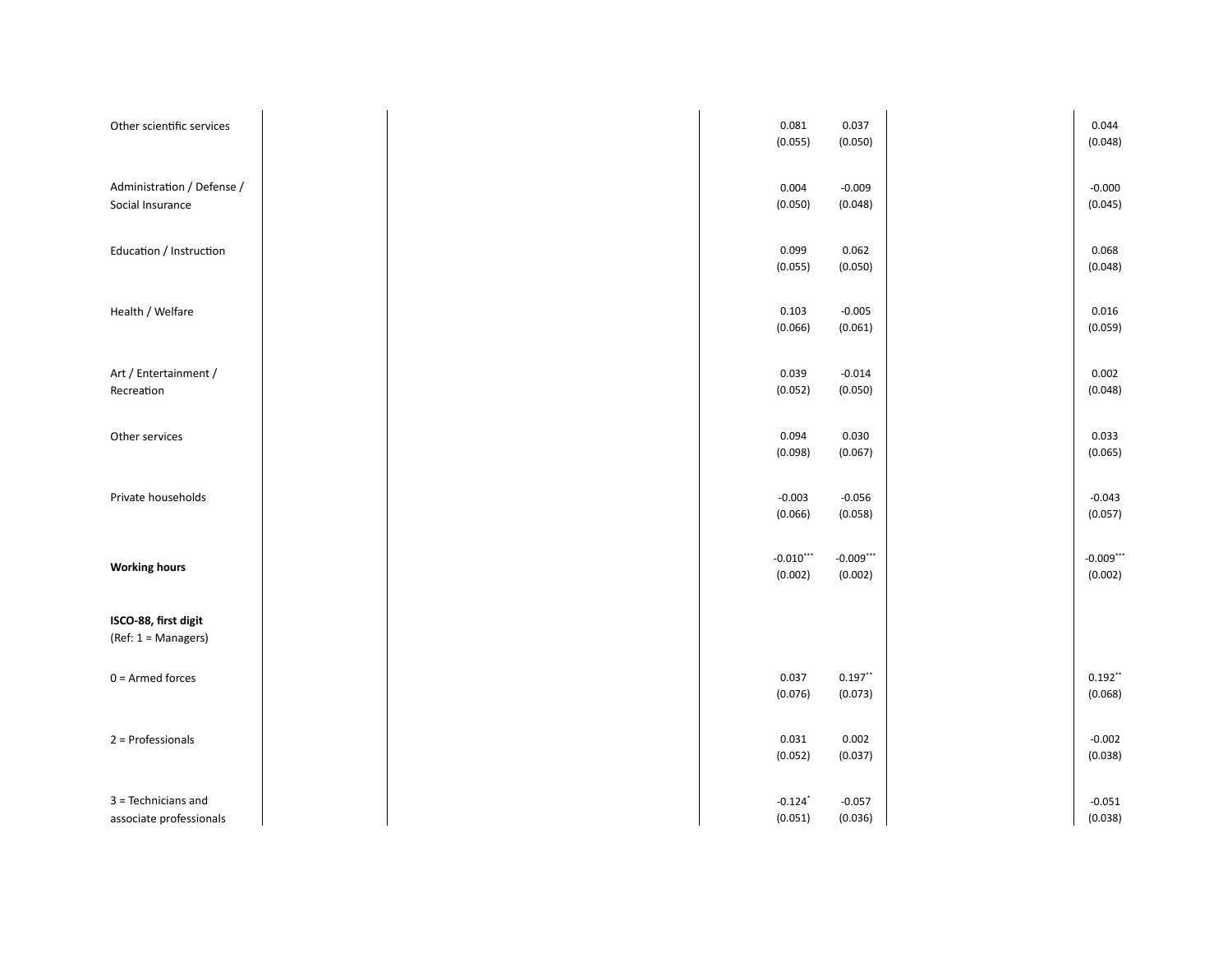| 4 = Clerical support workers                                   |  | $-0.180$ ***<br>(0.050) | $-0.070$<br>(0.036)              | $-0.066$<br>(0.037)              |
|----------------------------------------------------------------|--|-------------------------|----------------------------------|----------------------------------|
| $5 =$ Service and sales<br>workers                             |  | $-0.219$ ***<br>(0.053) | $-0.115$ **<br>(0.038)           | $-0.112$ *<br>(0.039)            |
| 6 = Skilled agricultural,<br>forestry and fishery workers      |  | $-0.226$<br>(0.065)     | $-0.109$ <sup>*</sup><br>(0.043) | $-0.110$ <sup>*</sup><br>(0.046) |
| $7$ = Craft and related trades<br>workers                      |  | $-0.207$<br>(0.051)     | $-0.084$ <sup>*</sup><br>(0.037) | $-0.082$ <sup>*</sup><br>(0.038) |
| $8 =$ Plant and machine<br>operators                           |  | $-0.255$ ***<br>(0.054) | $-0.152$ ***<br>(0.044)          | $-0.153$ ***<br>(0.044)          |
| 9 = Elementary occupations                                     |  | $-0.249$<br>(0.069)     | $-0.160$ <sup>*</sup><br>(0.069) | $-0.143$<br>(0.073)              |
| <b>Temporary position</b>                                      |  | $-0.007$<br>(0.022)     | $-0.032$<br>(0.017)              | $-0.031$<br>(0.017)              |
| <b>Work situation</b><br>(Ref: no evening, no<br>weekend work) |  |                         |                                  |                                  |
| No evening, weekend work                                       |  | $-0.086$ **<br>(0.026)  | $-0.050$ **<br>(0.018)           | $-0.050$ **<br>(0.018)           |
| Evening work, no weekend                                       |  | $-0.039$<br>(0.032)     | $-0.016$<br>(0.029)              | $-0.009$<br>(0.027)              |
| Evening and weekend work                                       |  | 0.028<br>(0.024)        | 0.019<br>(0.018)                 | 0.019<br>(0.017)                 |
|                                                                |  |                         |                                  |                                  |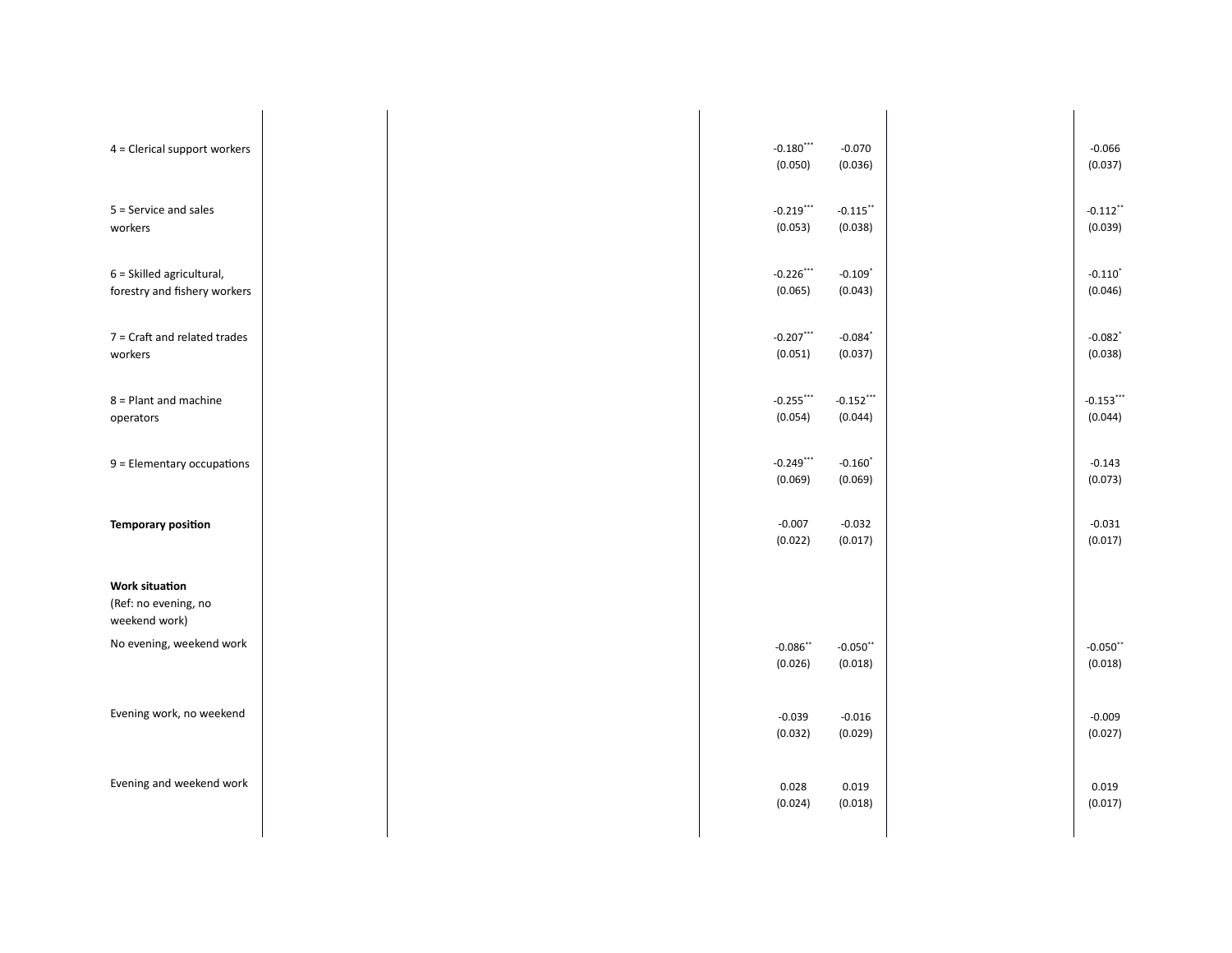| <b>Number of subordinates</b>                 |                     |                                  |                  |                     |                     |                        |                  |                  | 0.002<br>(0.001)                | $0.002$ <sup>*</sup><br>(0.001) |                     |                     |                     | $0.002^*$<br>(0.001)             |
|-----------------------------------------------|---------------------|----------------------------------|------------------|---------------------|---------------------|------------------------|------------------|------------------|---------------------------------|---------------------------------|---------------------|---------------------|---------------------|----------------------------------|
| Strain with regard to<br>the work environment |                     |                                  |                  |                     |                     |                        |                  |                  | $-0.003$<br>(0.007)             | $-0.005$<br>(0.006)             |                     |                     |                     | $-0.006$<br>(0.006)              |
| Variety of tasks                              |                     |                                  |                  |                     |                     |                        |                  |                  | $0.028$ **<br>(0.009)           | $0.026***$<br>(0.007)           |                     |                     |                     | $0.029$ ***<br>(0.007)           |
| Freedom of action                             |                     |                                  |                  |                     |                     |                        |                  |                  | $0.026$ **<br>(0.009)           | 0.031<br>(0.007)                |                     |                     |                     | 0.033<br>(0.007)                 |
| <b>Married</b>                                |                     |                                  |                  |                     |                     |                        |                  |                  | $0.004$ <sup>*</sup><br>(0.002) | $0.004$ <sup>*</sup><br>(0.002) |                     |                     |                     | $0.004$ <sup>*</sup><br>(0.002)  |
| Married X Female                              |                     |                                  |                  |                     |                     |                        |                  |                  |                                 |                                 | $-0.029$<br>(0.051) |                     | $-0.043$<br>(0.048) | $-0.073$<br>(0.059)              |
| Value orientation:<br>family/partnership      |                     |                                  |                  |                     |                     |                        |                  |                  |                                 |                                 | 0.006<br>(0.066)    |                     | 0.018<br>(0.065)    | 0.014<br>(0.068)                 |
| Value orientation:<br>work, intrinsic         |                     |                                  |                  |                     |                     |                        |                  |                  |                                 |                                 |                     | $-0.016$<br>(0.017) | $-0.016$<br>(0.018) | $-0.022$ **<br>(0.008)           |
| Value orientation:<br>work, extrinsic         |                     |                                  |                  |                     |                     |                        |                  |                  |                                 |                                 |                     | $-0.029$<br>(0.034) | $-0.031$<br>(0.035) | $-0.036$ <sup>*</sup><br>(0.017) |
| Constant                                      | 8.457***<br>(0.010) | 8.334***<br>(0.011)              | 8.315<br>(0.020) | 8.330'''<br>(0.022) | 8.330***<br>(0.025) | $8.294$ ***<br>(0.021) | 8.290<br>(0.022) | 7.963<br>(0.011) | 8.561<br>(0.122)                | 8.433<br>(0.139)                | 8.290<br>(0.022)    | 8.589***<br>(0.117) | 8.598<br>(0.118)    | $8.510$ ***<br>(0.145)           |
| Sd (constant)                                 | $-1.688$            | $\textbf{-1.539}^{\textbf{***}}$ | $-1.691$ ***     | $-1.656$ ***        | $-1.626$            | $-1.692$ ***           | $-1.795$         | $-2.411$ ***     | $-2.234$                        | $-2.709$ ***                    | $-1.787$            |                     |                     |                                  |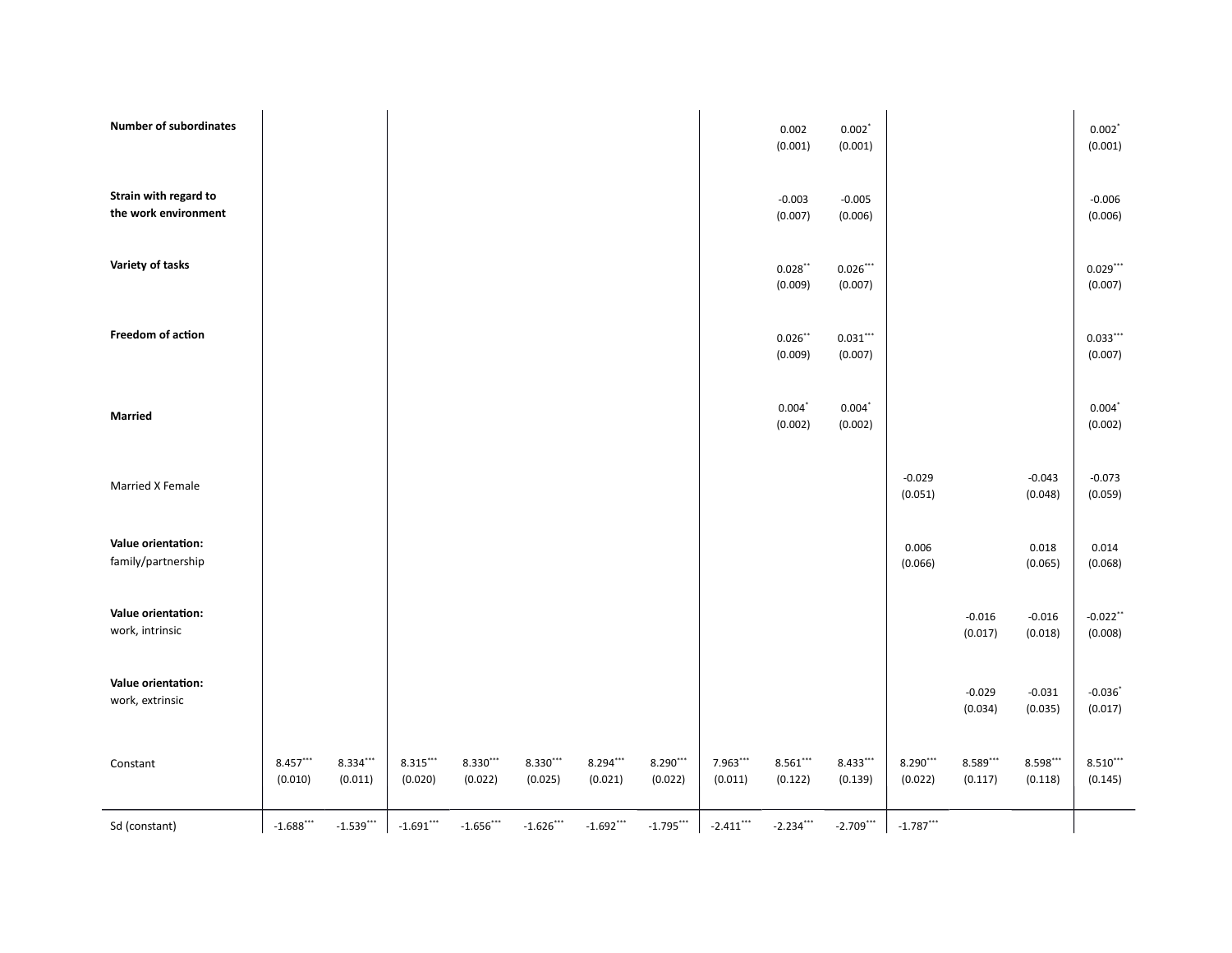|               | (0.038)                      | (0.025)                      | (0.086)                      | (0.082)                 | (0.089)                 | (0.126)                      | (0.131)                      | (0.201)                 | (0.178)                      | (0.252)                      | (0.135)                      |                              |                              |                              |
|---------------|------------------------------|------------------------------|------------------------------|-------------------------|-------------------------|------------------------------|------------------------------|-------------------------|------------------------------|------------------------------|------------------------------|------------------------------|------------------------------|------------------------------|
| Sd (residual) | $-1.489$ $\cdots$<br>(0.018) | $-1.795$ $\cdots$<br>(0.018) | $-1.746$ $\cdots$<br>(0.095) | $-1.743$ ***<br>(0.096) | $-1.753$ ***<br>(0.098) | $-1.727$ $\cdots$<br>(0.093) | $-1.715$ $\cdots$<br>(0.095) | 1.788<br>. .<br>(0.097) | $-1.836$ $\cdots$<br>(0.075) | $-1.906$ $\cdots$<br>(0.082) | $-1.719$ $\cdots$<br>(0.098) | $-1.719$ $\cdots$<br>(0.096) | $-1.725$ $\cdots$<br>(0.099) | $-1.919$ $\cdots$<br>(0.083) |

Standard error in parentheses,  $\degree$  p<0.05,  $\degree$  p<0.01,  $\degree$  p<0.001; N<sub>observations</sub> = 3524, N<sub>individuals</sub> = 1781

Models 2.1., 2.3 and 4 contain additional controls for canton in which firm resides and number of employees in firm.

All models control for the way in which salary was reported (gross/net).